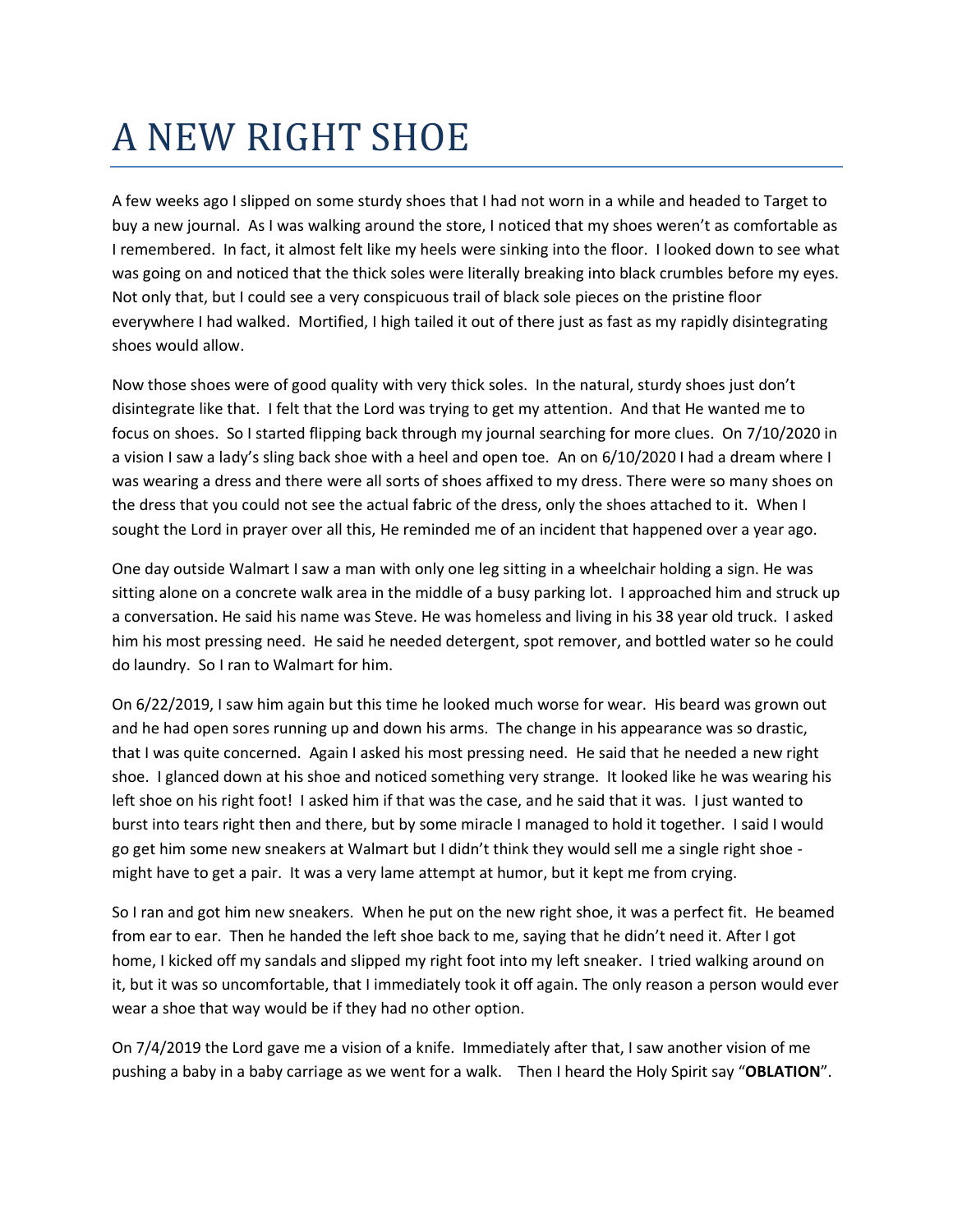Then I heard "**ALMONDS**". Then I heard the name "**STEVEN** \_\_\_\_\_". I had no clue what the word oblation meant, so I had to look it up.

## **Oblation: something brought near the altar i.e. sacrificial present, an offering, a sacrifice.**

That day I puzzled over the visions and the words, wondering what on earth it all meant. The very next day upon waking, the Lord gave me understanding. The knife, the baby, and the word oblation referred to the Lord testing Abraham in Genesis 22:2, when God asked him to offer his son as a burnt offering. The Lord said to Abraham "Take now your son, your only son Isaac, whom you love, and go to the land of Moriah, and offer him there as a burnt offering on one of the mountains of which I shall tell you".

So the Lord was asking me to give up something that I loved – almonds. And because he mentioned the name Steven  $\hspace{1cm}$ , I wondered if that person was somehow connected to the visions. So now the question was - who was Steven ? (I am omitting his last name for privacy's sake.) The only Steven I knew was Steve, the homeless guy. Were they one in the same? I wondered if this "fast" of sorts would somehow strengthen the prayers that I was already praying for him.

Now to most people giving up almonds might not seem like a big deal. But to me it was a very big deal. You see since 2012, I had eaten the exact same breakfast every single morning – a faux "cereal" of almond meal, eggs, vanilla, stevia and blueberries. Mixed together and microwaved, it tastes like blueberry muffins, which I love, but healthier. So for 7 years, that is what I ate each and every morning. Yes, you might say I'm a creature of habit. But the Lord was asking me to give up my almonds, so that morning I made up my mind to stop eating them. For a long while, I peered into my pantry, thinking what do other people eat for breakfast? Finally I whipped up an omelet.

While I was praying over this whole situation, the Lord brought to my remembrance a dream that I had in February of 2018. In the dream, I was with 2 other people – a man and a woman. I was addressing a group of young people, but they were not listening to me. Suddenly the young people became angry and violent and viciously attacked the woman that was with me.

In the next scene, the woman, who had been attacked, was lying on the ground, seriously injured and unable to walk or get away. The man said to me "Let's go, leave her, she's going to die anyway." I saw a house up ahead and thought that maybe we could get the woman into the house and hide her from the crowd. Right then while I was deciding what to do, I heard the Holy Spirit suddenly break into my dream and say "**DENY YOURSELF**". Then man took off without us. End of dream.

That dream was the first time that I heard the Holy Spirit speak during the course of a dream. I searched for the word "deny" in the Bible and found it in Luke 9:23: Then he said to them all: "Whoever wants to be my disciple must deny themselves and take up their cross daily and follow me." At the time I really did not understand what that meant. But now it was starting to become clear to me.

Later that day as I was praying, it dawned on me that a pattern was emerging. When the Lord asked me to leave Cincinnati and move over 600 miles to a place I had never been, there was a huge "cost". I gave up my home of 27 years, my family, and my friends. When He sent me to my mom, with whom I was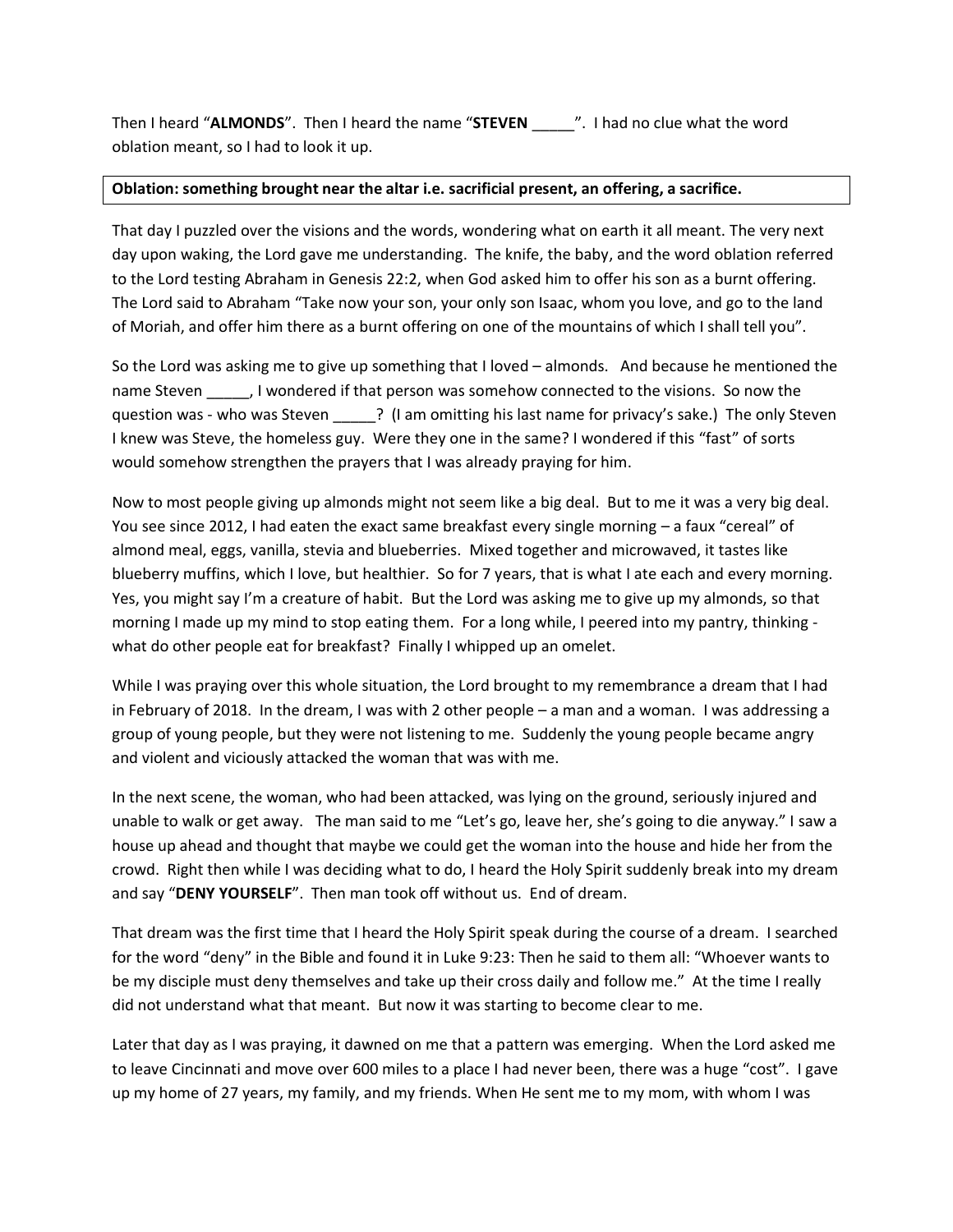estranged, there was a huge emotional "cost". With my sister, there was a financial "cost". Now with Steven, the "cost" was giving up something I really enjoyed – my favorite breakfast. Each time I was sacrificing things that I did not want to give up. There was a "cost" to me personally.

I wondered why there was a "cost". After much reflection, it occurred to me that if we are willing to give up something we love at the Lord's request, it shows God that we put Him first in our lives. And that we love Him. It shows the Lord that "Your will be done" and not "my will be done". I absolutely love what David said to Araunah in 2 Samuel 24:24: "And the king said unto Araunah, Nay; but I will surely buy it from you at a price: neither will I offer burnt offerings unto the LORD my God of that which does cost me nothing." Isn't that just beautiful?

I thought about all the people in the bible who "counted the cost" and "laid down their lives" to follow Jesus. Like Ezekiel who had to lie on his left side 390 days and on his right side 40 days to atone for the sins of Israel and Judah. His "cost" of great physical discomfort was the atoning sacrifice for the sins of many people. I thought about God asking Isaiah to run around naked and barefoot for 3 years. Can you imagine that? Now that is a very steep "cost"! I thought about Joseph who was sold into slavery and falsely imprisoned. His "cost" was 13 years of forfeited freedom! One man's life was laid down for the benefit of many. I thought about how Sheba was sacrificed so that all the rest of people in the town of Abel would live. One person sacrificed for many. I thought about Esther who sacrificed her own personal safety to save the Jewish people. I thought about Ruth who forsook her Moabite God, her home town, her relatives, her friends, and her way of life to follow after Jesus. I thought about Hannah, the barren woman, who promised the Lord she would dedicate her son to God all the days of his life. I thought about Jesus who gave up his life to bear the sins of all. There is definitely a common theme in all these stories.

Forty-nine days later after starting my almond fast, I received another vision. This time I saw a spoon filled with little seeds or grains. I knew that the Lord was telling me that my almond fast was over and I could eat almonds again. I received the good news around 3 AM in the morning. My joy was so great that I almost leapt out of bed to fix my almond breakfast on the spot. But then I decided that it was way too early. So I settled for just doing the "happy dance" in my mind!

## *Scriptures*

**John 15[:13](https://biblehub.com/john/15-13.htm)** Greater love has no man than this; that a man lay down his life for his friends.

**Luke 14:28** For which of you, intending to build a tower, sits not down first, and counts the cost, whether he has enough to finish it? [29L](https://biblehub.com/luke/14-29.htm)est perhaps, after he has laid the foundation, and is not able to finish it, all that behold it begin to mock him, [30S](https://biblehub.com/luke/14-30.htm)aying, This man began to build, and was not able to finish. [31O](https://biblehub.com/luke/14-31.htm)r what king, going to make war against another king, sits not down first, and consults whether he is able with ten thousand to meet him that comes against him with twenty thousand? [32O](https://biblehub.com/luke/14-32.htm)r else, while the other is yet a great way off, he sends a delegation, and desires conditions of peace. [33S](https://biblehub.com/luke/14-33.htm)o likewise, whosoever he be of you that forsakes not all that he has, he cannot be my disciple.

**John 12[:24](https://biblehub.com/john/12-24.htm)** Verily, verily, I say unto you, Except a corn of wheat fall into the ground and die, it abideth alone: but if it die, it bringeth forth much fruit. [25H](https://biblehub.com/john/12-25.htm)e that loveth his life shall lose it; and he that hateth